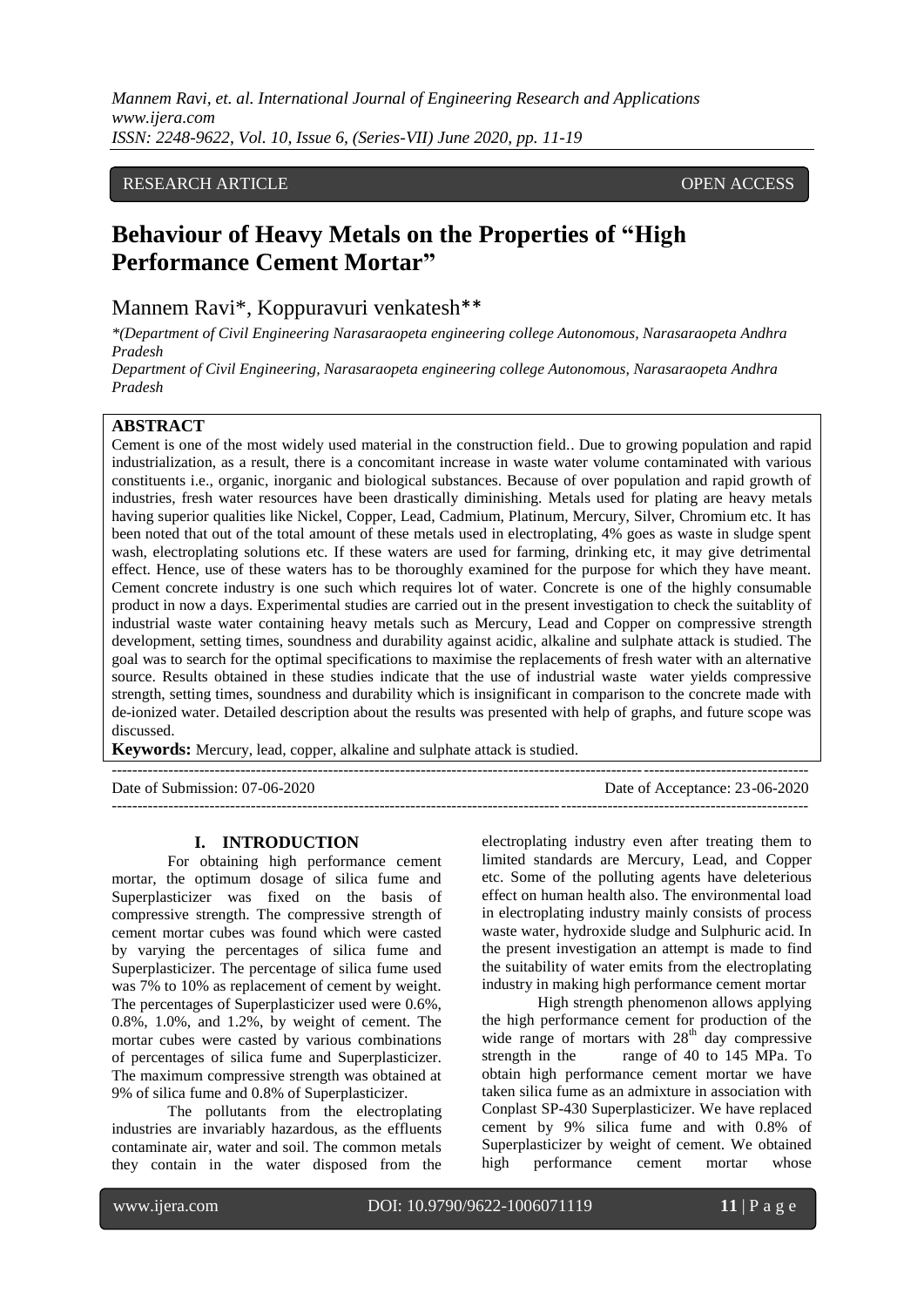characteristic compressive strength is about **72 N/mm<sup>2</sup>** .

The parameters considered for the hardening of cement are initial and final setting times. Setting times of cement was found out by a standard Vicat's apparatus. Setting times, both initial and final indicate the hardening of cement. The compression test is the most common test conducted on hardened concrete because most of the desirable characteristic properties of concrete are qualitatively related to its compressive strength. The compressive strength of cement mortar cubes was determined at different ages (3 days, 7 days, 28 days). These mortar cubes casted with water containing different metals (i.e., Mercury, Copper, and Lead) with different concentrations of 10 mg/l, 50 mg/l, 100 mg/l, 500 mg/l, 1000 mg/l, 2000 mg/l, 3000 mg/l, 4000 mg/l and 5000 mg/l are used.

The parameters considered for the hardening of cement are initial and final setting times. Setting times of cement was found out by a standard Vicat's apparatus. Setting times, both initial and final indicate the hardening of cement. The compression test is the most common test conducted on hardened concrete because most of the desirable characteristic properties of concrete are qualitatively related to its compressive strength. The compressive strength of cement mortar cubes was determined at different ages (3 days, 7 days, 28 days). These mortar cubes casted with water containing different metals (i.e., Mercury, Copper, and Lead) with different concentrations of 10 mg/l, 50 mg/l, 100 mg/l, 500 mg/l, 1000 mg/l, 2000 mg/l, 3000 mg/l, 4000 mg/l and 5000 mg/l are used.

In the present study, the effect of these heavy metals on high performance cement mortar is compared with the normal high performance cement mortar. High strength and durability of high performance cement are provided by the application of silica fume based complex admixture. High performance cement mortars possess low permeability, high resistance to chemical attack and thermal resistance.

**II. Silica Ratio:** Silica ratio is the ratio of percentage by weight of silica to that of the sum of the alumina and ferric oxide.

Mathematically it is expressed as

$$
\text{Silica ratio} = \frac{SiO_2}{\left(Al_2O_3 + Fe_2O_3\right)}
$$

The significance of this ratio is that it shows whether the cement is rich or poor in silica in Portland cement. An average value of this ratio should be from 1.7 to 3.5. High silica ratio means a value from 2.5 to 3.5 and a low silica ratio ranges from 1.7 to 2.0 approximately.

**Alumina Ratio:** Alumina ratio is the ratio of alumina to ferric oxide.

Alumina ratio = 
$$
\frac{Al_2O_3}{Fe_2O_3}
$$

With a high value of this ratio we have an alumina rich and ferric oxide free Portland cement. On the other hand for iron ore, which contains no alumina, this ratio is practically zero.

**Lime Saturation Factor (L.S.F):** L.S.F. has very high significance in the technology of Portland cement. It is the ratio of the quantity of lime present by weight to that required by the acidic oxides  $(SiO<sub>2</sub>,$  $Al_2O_3$ ,  $Fe_2O_3$ ) to form the main mineralogical clinker compounds.

$$
\text{Cinker compounds.} \quad \text{CaO} - 0.7(SO_3) \\ \text{L.S.F.} = \frac{CaO - 0.7(SO_3)}{2.8SiO_2 + 1.2Al_2O_3 + 0.65Fe_2O_3}
$$

The cause for the deduction of  $SO<sub>3</sub>$  from the total lime percentage is due to the addition of gypsum during grinding of clinker, which is added to regulate the setting process of cement. The CaO derived from this addition of gypsum enters into the total lime percentage when determined analytically during chemical analysis of cement. The extra CaO induced into cement by addition of gypsum must therefore be subtracted from the total lime content. The actual extra CaO content is obtained by multiplying the quantity of  $SO<sub>3</sub>$  obtained by the chemical analysis of cement by a factor 0.70.

BS 12-1978 specifies that the Portland cement shall have the L.S.F. corresponding to a high proportion of dicalcium silicate and also a value corresponding to a high proportion of tricalcium silicate. Tricalcium aluminate content  $C_3A$  is calculated by the formula

 $C_3A=2.65$  Al<sub>2</sub>O<sub>3</sub> - 1.69 Fe<sub>2</sub>O<sub>3</sub>

Where each symbol refers to the percent by mass of total oxide present in cement, excluding any contained in insoluble residue.

## **ADMIXTURES:**

Admixtures are those ingredients in concrete other than Portland cement, water and aggregates that are added to the mixture immediately before or during mixing. Admixtures can be classified by function as Air-entraining admixtures, water reducing admixtures, plasticizers, accelerating admixtures, hydration-control admixtures, corrosion admixtures, shrinkage admixtures, alkali-silica reactivity inhibitors, coloring admixtures and miscellaneous admixtures such as workability, bonding, damp-proofing, permeability reducing, grouting, gas forming, antiwashout, foaming and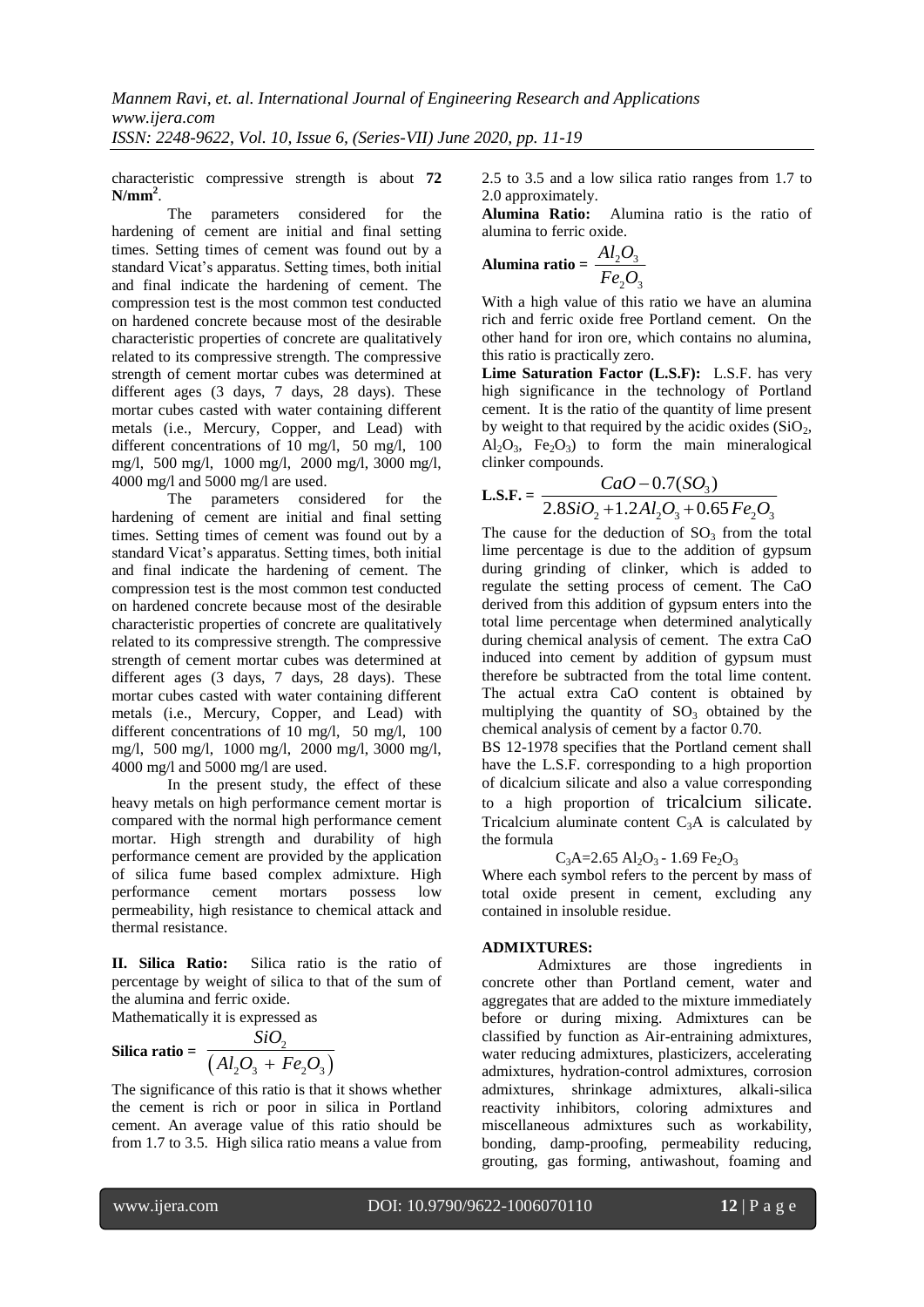pumping admixtures. The major reasons for using admixtures are:

1. To reduce the cost of concrete construction.<br>2. To achieve certain properties in concrete 2. To achieve certain properties in concrete more effectively than by other means.

3. To maintain the quality of concrete during the stages of mixing, transporting, placing and curing in adverse weather conditions.

4. To overcome certain emergencies during concreting operations.

#### **MATERIALS:**

The materials which were used in the present investigation include:

1) 53 grade Ordinary Portland Cement

2) Fine aggregate (Ennore sand)

3) Admixtures

(i) Silica fume – 9% by replacement of cement

(ii) Superplasticizer (Conplast SP - 430) - 0.8% by weight of cement

4) De-ionized water

**5)** Heavy metals like Lead, Mercury, and Copper are used with different concentrations in  $(mg/L)$ .

6) Chemicals like Sulphuric acid,

Hydrochloric acid, Sodium Hydroxide and

Magnesium Sulphate of solutions at 2.5%.

7) 3% of Sodium Chloride and 0.3N of Sodium Hydroxide solutions are prepared with distilled water separately for testing of Rapid Chloride Permeability Test.

## **ADMIXTURES:**

Admixtures are those ingredients in concrete other than Portland cement, water and aggregates that are added to the mixture immediately before or during mixing. Admixtures can be classified by function as Air-entraining admixtures, water reducing admixtures, plasticizers, accelerating admixtures, hydration-control admixtures, corrosion admixtures, shrinkage admixtures, alkali-silica reactivity inhibitors, coloring admixtures and miscellaneous admixtures such as workability, bonding, damp-proofing, permeability reducing, grouting, gas forming, anti-washout, foaming and pumping admixtures.The major reasons for using admixtures are:

 $\triangleright$  To reduce the cost of concrete construction.  $\triangleright$  To achieve certain properties in concrete more effectively than by other means.

 To maintain the quality of concrete during the stages of mixing, transporting, placing and curing in adverse weather conditions.

 To overcome certain emergencies during concreting operations.

Despite these considerations, it should be borne in mind that no admixture of any type or amount can be considered a substitute for good concreting practice. The effectiveness of an admixture depends upon factors such as type, brand and amount of cementing materials, water content, aggregate shape, gradation and proportions, mixing time, slump and temperature of the concrete. Trail mixtures should be made with the admixture and the job materials at temperatures and humilities anticipated on the job. In this way the compatibility of the admixture with other admixtures and job materials, as well as the effects of the admixture on the properties of the fresh and hardened concrete, can be observed. The amount of admixture recommended by the manufacturer or the optimum amount determined by laboratory tests should be used.

## **SILICA FUME:**

Microsilica (also known as condensed silica fume or silica fume) was first tested in 1947, and related tests revealed a variety of potential application benefits. The development of large scale production equipment of micro silica in 1970's allowed the increased use of it in concrete. This led to the introduction of national and international standards for the use of the material as an additive to improve the quality of concrete.

Microsilica is produced due to reduction of quartz at high temperature to give silicon or ferrosilicon metal. At  $2000^{\circ}$  C when electric arc is fired through the furnace, quartz releases silicon monoxide gas besides forming the metal. The gas rises and reacts with oxygen in the upper parts of the furnace and condenses as it cools and terms into the pure spherical particles called micro silica. The physical and chemical properties of the silica fume are mentioned in the table 4.7.

The primary chemical properties of silica fume are shown in the table.

## **Silicon dioxide (SiO2) content:**

The minimum requirement of silicon dioxide is 85%. Because  $SiO<sub>2</sub>$  is the reactive ingredients of silica fume, a limit on the content is deemed appropriate.

#### 2.6 **Moisture content:**

The maximum limit of moisture content is 3%. The intent here is to minimize the amount of moisture that is brought along with the silica fume

#### **2.7 Loss on ignition:**

The maximum limit of loss on ignition is 6%. Fly ashes have had this requirement for many years because of the potential for partially combusted coal particles being included in fly ash.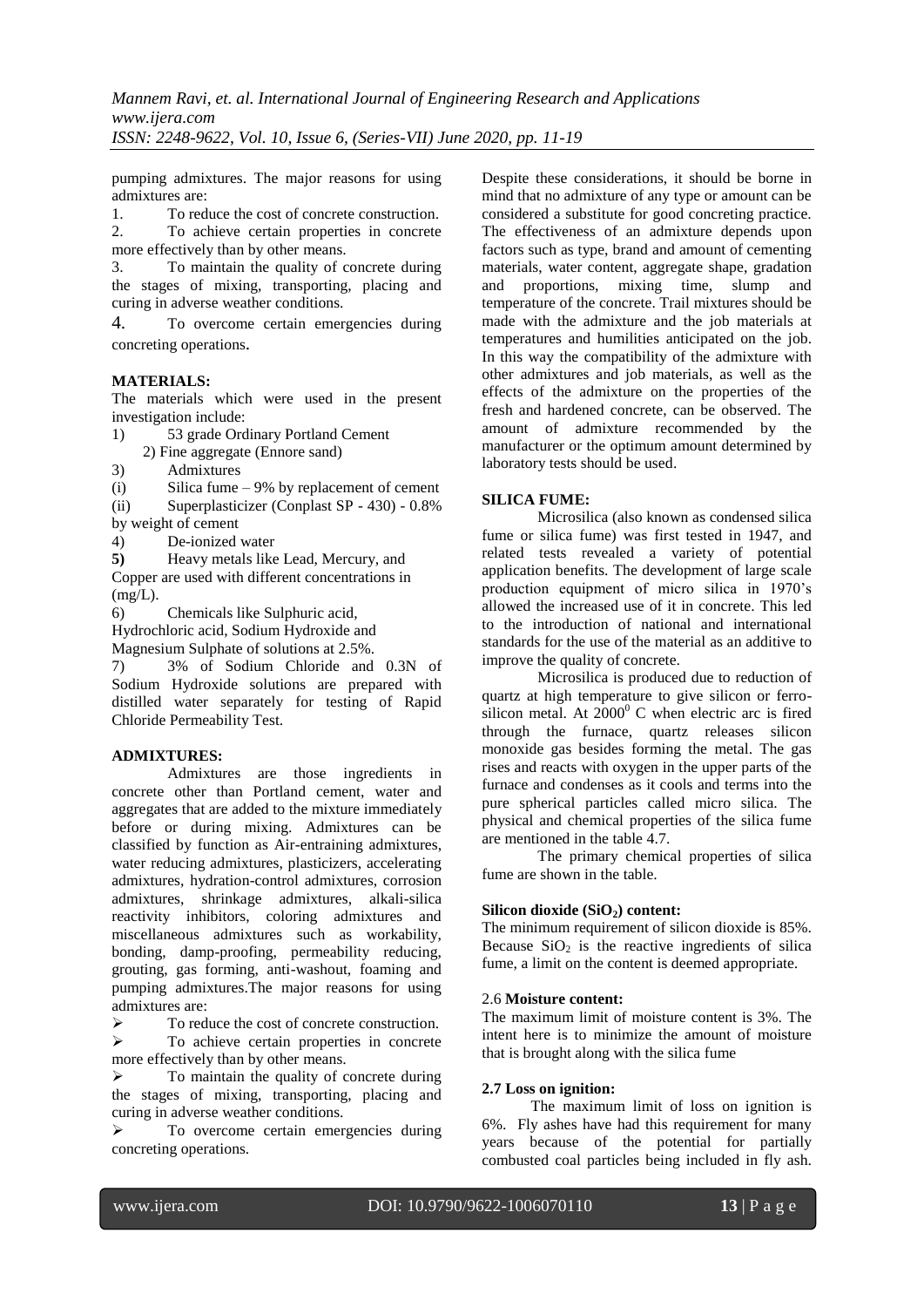This coal can be of a form with a very high surface area, which significantly increases the demand for air entraining admixture in air-entrained concrete. It is not clear whether any coal of this same nature is present in silica fume, do the loss on ignition requirement is more of a control on any unburned coal or other material from the electric arc furnace.

#### **Over size material:**

This requirement limits the amount of oversize material retained on a 45 µm (No.235) sieve to a maximum of 10%. There is a further requirement that the maximum variation from average be no more than 5%. As silica fume is an extremely fine material and a sieve analysis will not provide any significant information on particle size or surface area. This requirement is aimed at minimizing the amount of foreign material in the silica fume. Such material could include fume. Such material could include uncombusted materials from the furnace or rust particles from the silica fume collection system.

#### **Accelerated pozzolanic activity:**

The accelerated pozzolanic activity of a silica fume must be at least 105% of the control made without silica fume. The silica-fume mixtures use a dry super plasticizer to achieve a flow value equal to the cement only mixtures.

#### **Specific surface:**

Specific surface for silica fume is determined by using a technique known as nitrogen adsorption technique. The minimum specific surface should be  $15m^2/kg$ . Specific surface is an important parameter for silica fume because the higher the surface, the smaller the particles.

#### **SUPERPLASTICIZER:**

The use of superplasticizers (high range water reducer) has become a quite common practice. This class of water reducers was originally developed in Japan and Germany in the early 1960s, they were introduced in the United States in the mid-1970s. Superplasticizers are linear polymers containing sulfonic acid groups attached to the polymer backbone at regular intervals (Verbace 1968).

Most of the commercial formulations belong to one of the four families:

1. Sulfonated Melamine – Formaldehyde Condensates (SMF)

2. Sulfonated Napthalene – Formaldehyde Condensates (SNF)

3. Modified Lignosulfonates (MLS)

4. Polycarboxylate ether Superplasticizers (PCE)

Conplast SP-430 is based on Sulphonated Napthalene Polymers and supplied as a brown liquid instantly dispersible in water. Conplast SP-430 has been specially formulated to give high water reductions upto 25% without loss of workability or to produce high quality concrete of reduced permeability.

The sulfonic acid groups are responsible for neutralizing the surface charges on the cement particles and causing dispersion, thus releasing the water tied up in the cement particle agglomerations and thereafter reducing the viscosity of the paste and concrete (Mindess and Young 1981). The properties of the Superplasticizer are mentioned in the table .

#### **TEST PROCEDURE:**

The details of the spiked de-ionized water used in the experimental work are presented in table. A total of 255 reference mortar cubes of 50 cm<sup>2</sup> cross-sectional area were casted and cured in deionized water and tested for compressive strength at different ages (3 days, 7 days, 28 days). These mortar cubes were casted with different proportions of Ordinary Portland cement, silica fume and super plasticizer. The details of the proportion of cement and admixtures are presented in table 4.12.

A total of 28 samples of standard mould used in Vicat's apparatus were casted and tested for initial and final setting time experiments. The same numbers of samples of standard mould were used in Le-Chatelier's equipment to test for soundness. A total of  $405$  mortar cubes of  $50 \text{ cm}^2$  cross-sectional area were casted and cured in de-ionized water and tested for compressive strength at different ages (3 days, 7 days, 28 days). The details of the second phase test programme are shown in table 4.13.

A total of  $192$  mortar cubes of  $50 \text{ cm}^2$  crosssectional area were casted and cured in solution of sulphuric acid, Hydrochloric acid, Sodium Hydroxide and Magnesium Sulphate, and tested for compressive strength and weight loss at different ages (30 days). The details of the durability test programme are shown in table.

A total of 4 samples of cylinders of dimension 100 mm diameter and 200 mm height were casted and cylindrical discs of size 100 mm diameter and 50 mm thickness were prepared and tested for Ion Permeability. The details of the Rapid Chloride Permeability Test programme are shown in table

#### **EXPERIMENTAL PROCEDURE:**

Normal consistency, initial and final setting times are determined by the Vicat's apparatus, which measures the resistance of cement paste of standard consistency to the penetration of a needle under a total load of 300 g. The standard consistency of a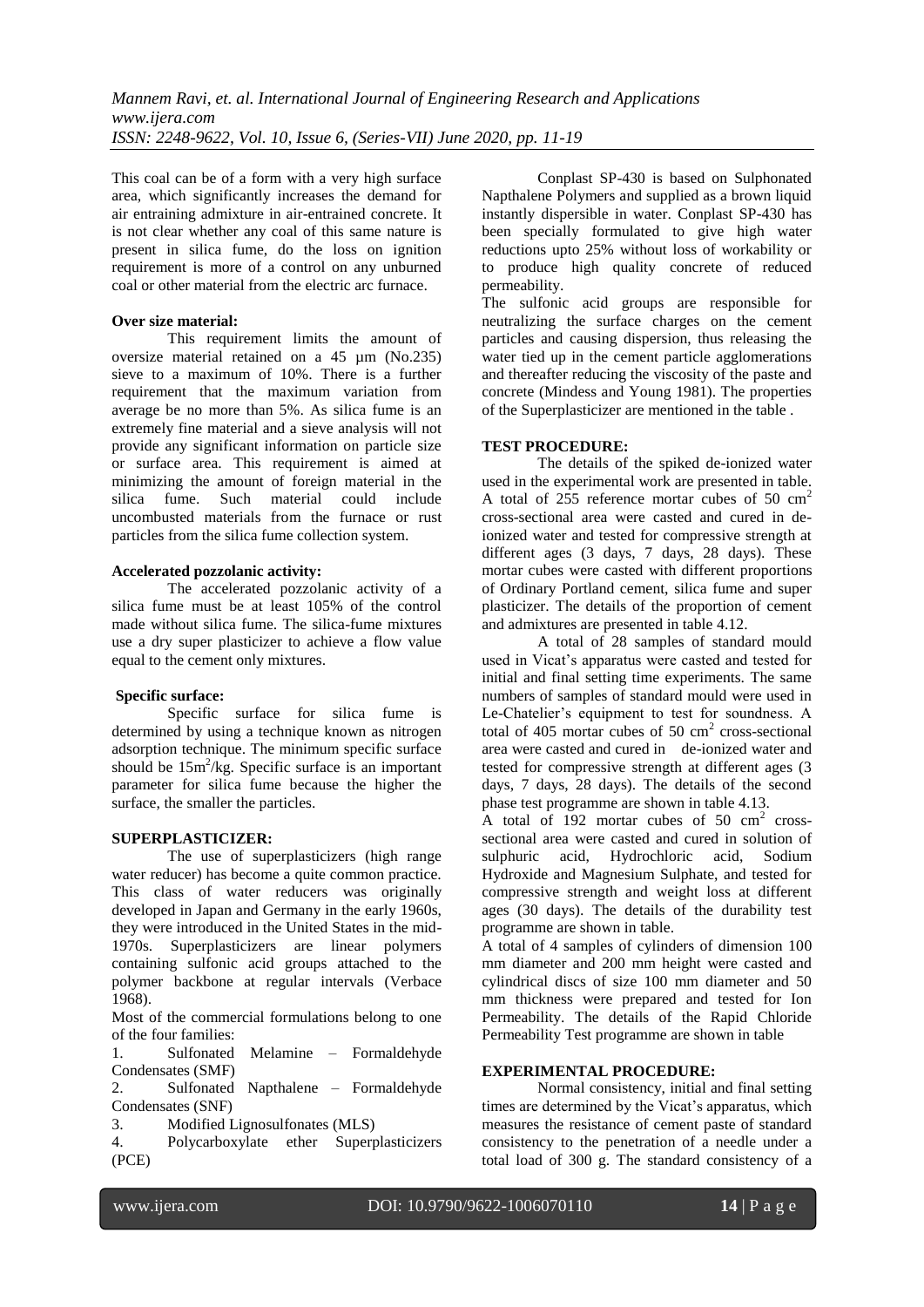cement paste is defined as that consistency which will permit the Vicat's plunger to penetrate to a point 5 to 7 mm from the bottom of the Vicat's mould when the cement paste is tested.

Vicat's apparatus conforming to IS 5513- 1976 consists of a frame to which a movable rod having an indicator is attached which give the penetration. The rod weights 300 g and has diameter and length of 10 mm and 50 mm respectively. Vicat's mould is in the form of cylinder and it can be split into two halves. Vicat's apparatus includes three arrangements – plunger for determining consistency, square needle for initial setting time and needle with annular collar for final setting time.

The initial set is an arbitrary time in the setting process, which is reached when the needle is no longer able to pierce the 40 mm deep pat of cement paste to within about 5 to 7 mm from the bottom. The final set is reached, when the needle makes an impression on the surface of the paste but does not penetrate.

| S.NO. | <b>Parameter</b> | <b>Deionized</b><br>water |
|-------|------------------|---------------------------|
| 1.    | pH               | 6.5                       |
| 2.    | TDS(mg/L)        | 8                         |
| 3.    | Alkalinity(mg/L) | 10                        |
| 4.    | Acidity(mg/L)    | $\overline{2}$            |
| 5.    | Hardness(mg/L)   | 1                         |
| 6.    | Sulphates(mg/L)  | 0.2                       |
| 7.    | Chlorides(mg/L)  | 8                         |

# **III.FIGURES AND TABLES**

| <b>Permissible limits for solids in water</b> |  |  |  |
|-----------------------------------------------|--|--|--|
|                                               |  |  |  |

| Sl.No. | <b>Material</b> | <b>Tested as</b> | <b>Permissible</b> |
|--------|-----------------|------------------|--------------------|
|        |                 | per              | limit (max)        |
|        | Organic         | IS 3025          | $200 \text{ mg/L}$ |
|        |                 | $part-18$        |                    |
| 2.     |                 | IS 3025          |                    |
|        | Inorganic       | $part-18)$       | $3000$ mg/L        |
| 3.     |                 | IS 3025          |                    |
|        | Sulphates       | $part-24)$       | $400 \text{ mg/L}$ |

|    | Chlorides | IS 3025<br>$(part-32)$ | $2000 \text{ mg/L}$<br>for P.C.C<br>and<br>$500 \text{ mg/L}$<br>for R.C.C |
|----|-----------|------------------------|----------------------------------------------------------------------------|
| 5. | Suspended | IS 3025                | 2000                                                                       |
|    | Matter    | $part-17$              | mg/L                                                                       |

#### **Effluents of Electro Plating Industry**

| S.NO.             | <b>Parameter</b>                 | <b>Maximum</b><br>value (mg/L) |
|-------------------|----------------------------------|--------------------------------|
| 1.                | pH                               | $7 - 10$                       |
| 2.                | <b>Total Suspended</b><br>Solids | 25                             |
| 3.                | Oil and Grease                   | 10.0                           |
| $\overline{4}$ .  | Arsenic                          | 0.10                           |
| 5.                | Cadmium                          | 0.10                           |
| 6.                | Chromium<br>(hexavalent)         | 0.10                           |
| $\overline{7}$ .  | Chromium (total)                 | 0.50                           |
| 8.                | Copper                           | 0.50                           |
| 9.                | Lead                             | 0.20                           |
| $\overline{10}$ . | Mercury                          | 0.01                           |
| $\overline{11}$ . | Nickel                           | 0.50                           |
| 12.               | Silver                           | 0.50                           |
| $\overline{13}$ . | Zinc                             | 2.00                           |
| 14.               | <b>Total Metals</b>              | 10.0                           |
| 15.               | Cyanides (free)                  | 0.20                           |
| 16.               | Fluorides                        | 20.0                           |
| $\overline{17}$ . | Trichloroethane                  | 0.05                           |
| 18.               | trichloroethylene                | 0.05                           |
| 19.               | Phosphorous                      | 5.00                           |

To ensure a high-quality product, diagrams and lettering MUST be either computer-drafted or drawn using India ink.

Figure captions appear below the figure, are flush left, and are in lower case letters. When referring to a figure in the body of the text, the abbreviation "Fig." is used. Figures should be numbered in the order they appear in the text.

Table captions appear centered above the table in upper and lower case letters. When referring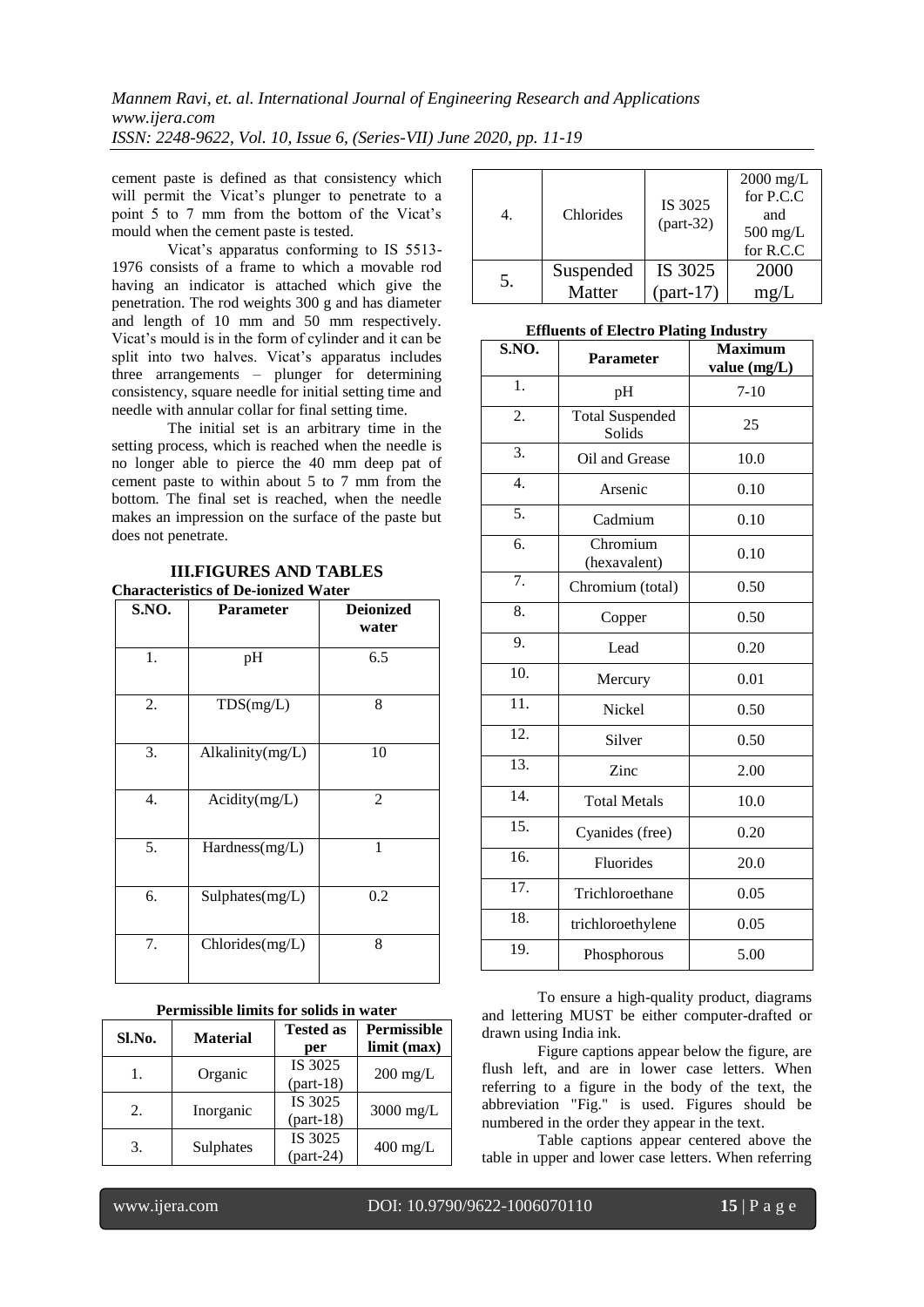*Mannem Ravi, et. al. International Journal of Engineering Research and Applications www.ijera.com ISSN: 2248-9622, Vol. 10, Issue 6, (Series-VII) June 2020, pp. 11-19*

to a table in the text, no abbreviation is used and "Table" is capitalized.



Compressive strengths of OPC with different proportions of Silica fume and Conplast SP-430 **INFLUENCE ON INITIAL AND FINAL SETTING TIME**







Compressive strength of high strength cement mortar cubes at various concentrations of Mercury at different ages



**Percentage change in compressive strength of high strength cement mortar cubes at various concentrations of Mercury at different ages.** The maximum % change in compressive strength is observed at the concentration of 2000 mg/L. But the same is insignificant.

#### **COPPER:**

**Setting times and Soundness of high performance cement at various concentrations of Copper**







**Compressive strength of high strength cement mortar cubes at various concentrations of Copper at different ages**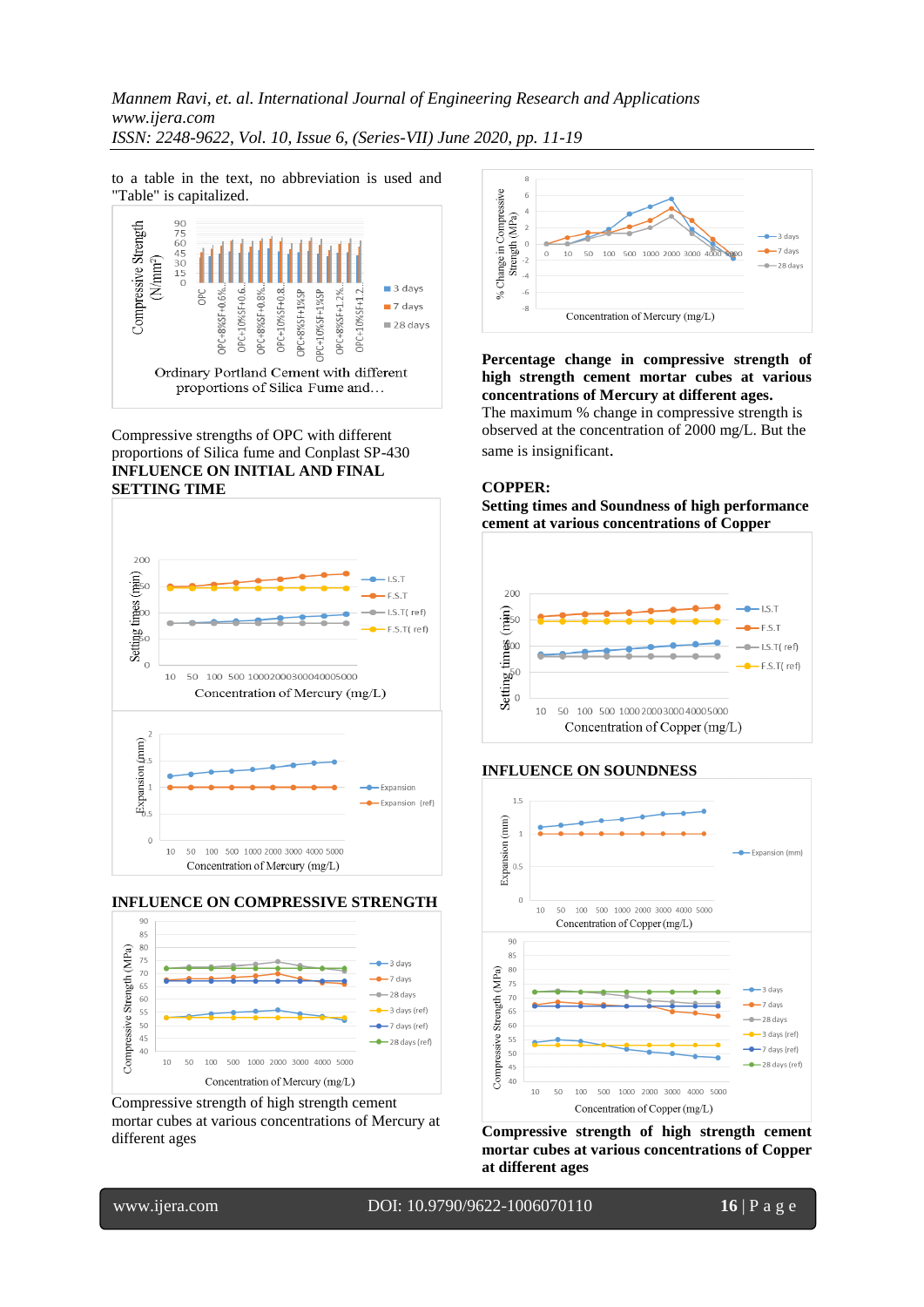

**Percentage change in compressive strength of high strength cement mortar cubes at various concentrations of Copper at different ages**

From the maximum % change in compressive strength is observed at the concentration of 50 mg/L. But the same is insignificant



**Variation of initial and final setting times of high strength cement using different concentrations of Lead Metal**

#### **INFLUENCE ON SOUNDNESS**



**Compressive strength of high strength cement mortar cubes at various concentrations of Lead at different ages**



Percentage change in compressive strength of high strength cement mortar cubes at various concentrations of Lead at different ages.

**From the above graph the maximum % change in compressive strength is observed at the concentration of 2000 mg/L. But the same is insignificant**

**Loss of percentage in weight of high strength cement mortar cubes casted with reference and heavy metals immersed in Sulphuric acid solution**



**Percentage change in compressive strength of high strength cement mortar cubes casted with reference and heavy metals immersed in Sulphuric acid solution**

| % change in compressive<br>strength due to immersion<br>in $H_2SO_4$ solution | 28 Days |
|-------------------------------------------------------------------------------|---------|
| Reference                                                                     | 26.44   |
| Mercury                                                                       | 32.98   |
| copper                                                                        | 32.98   |
| Lead                                                                          | 33.33   |



www.ijera.com DOI: 10.9790/9622-1006070110 **17** | P a g e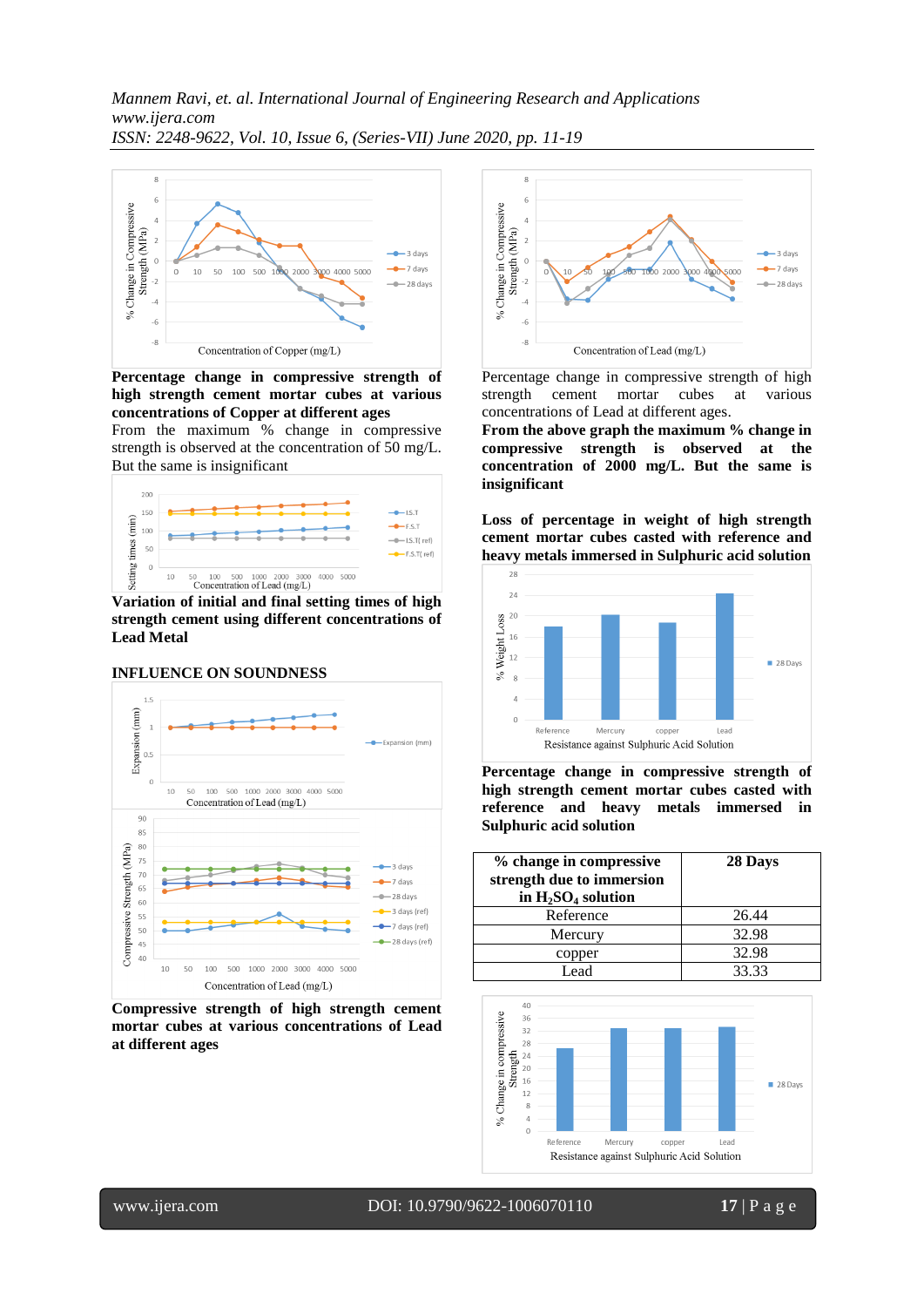*Mannem Ravi, et. al. International Journal of Engineering Research and Applications www.ijera.com ISSN: 2248-9622, Vol. 10, Issue 6, (Series-VII) June 2020, pp. 11-19*

| Loss of percentage in weight<br>due to immersion in HCl<br>solution | 28 Days |
|---------------------------------------------------------------------|---------|
| Reference                                                           | 7.94    |
| Mercury                                                             | 7.75    |
| copper                                                              | 8.73    |
| Lead                                                                | 886     |



**Percentage change in compressive strength of high strength cement mortar cubes casted with reference and heavy metals immersed in Hydrochloric acid solution**

| % change in compressive<br>strength due to immersion<br>in HCl solution | 28 Days |
|-------------------------------------------------------------------------|---------|
| Reference                                                               | 19.40   |
| Mercury                                                                 | 28.22   |
| copper                                                                  | 24.71   |
| Lead                                                                    | 29.35   |



| Loss of percentage in weight<br>due to immersion in NaOH<br>solution | 28 Days |
|----------------------------------------------------------------------|---------|
| Reference                                                            | 2.60    |
| Mercury                                                              | 3.00    |
| copper                                                               | 2.22    |
| Lead                                                                 | 3.33    |



**Percentage change in compressive strength of high strength cement mortar cubes casted with reference and heavy metals immersed in Sodium Hydroxide solution**

| % change in compressive<br>strength due to immersion<br>in NaOH solution | 28 Days |
|--------------------------------------------------------------------------|---------|
| Reference                                                                | 8.00    |
| Mercury                                                                  | 16.76   |
| copper                                                                   | 12.10   |
| Lead.                                                                    | 18.00   |



#### **IV. CONCLUSIONS**

Based on the results obtained in the present investigation in chapter 5, the following conclusions are drawn

(i) For 53 grade OPC, the maximum compressive strength was obtained at silica fume replacement of 9.0% by weight of cement and 0.8% superplasticizer by weight of cement.

(ii) When Mercury metal is mixed in deionized water, it accelerates the setting times, soundness at various concentrations up to 5000 mg/L but not significant.

(iii) The effect of Mercury on Compressive strength of high strength cement mortar at various concentrations up to 5000 mg/L is insignificant

(iv) When Copper metal is mixed in deionized water, it accelerates the setting times, soundness at various concentrations up to 5000 mg/L but not significant.